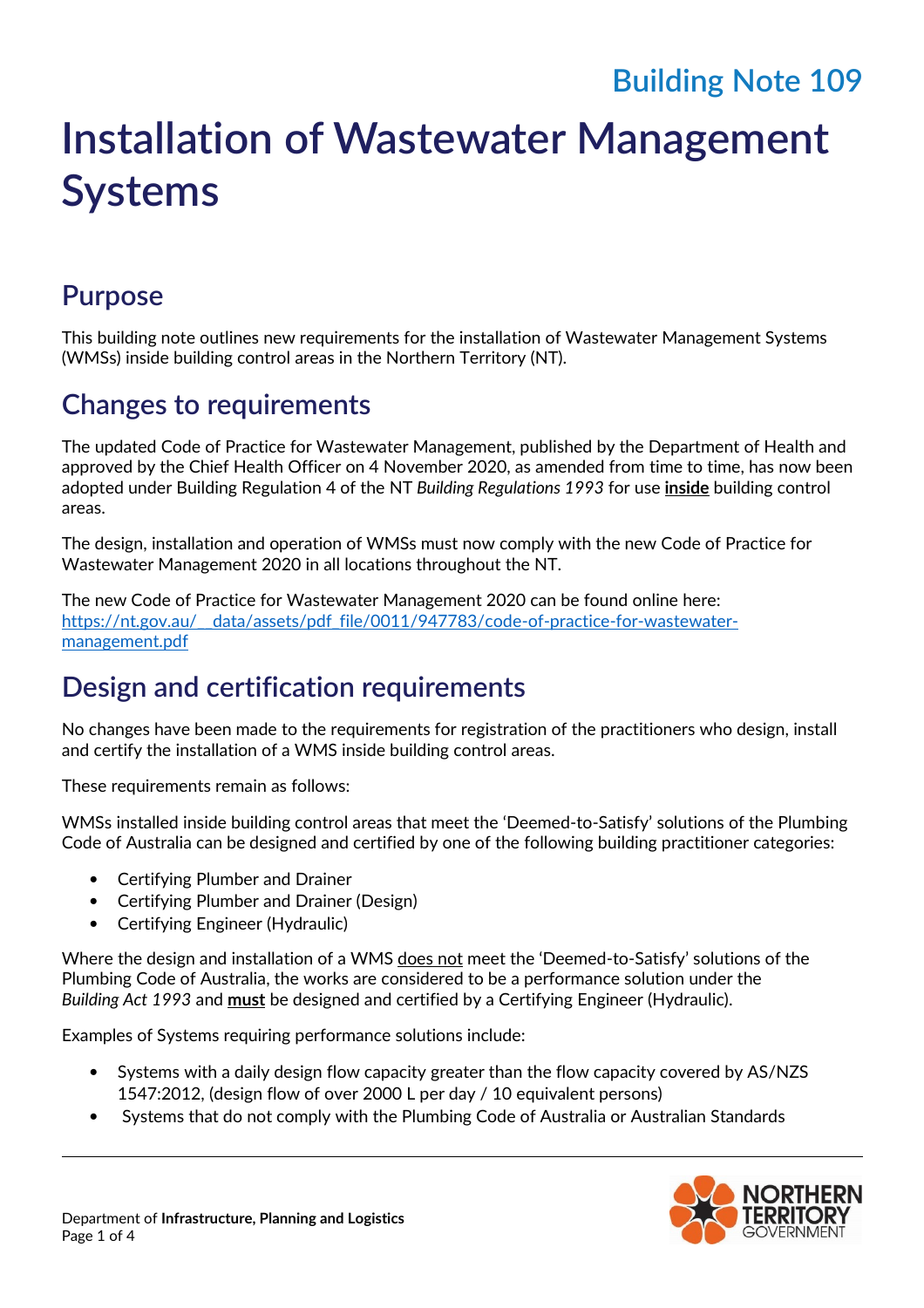- System that require a number of product approved systems to be used in the design
- Community Wastewater Management Systems

Further information can be obtained online here:

https://nt.gov.au/property/building/health-and-safety/wastewater-management/inside-building-controlareas

Building Advisory Services (BAS), a branch of Department of Infrastructure, Planning and Logistics is the regulator for the installations of WMSs inside declared building control areas and can be contacted on (08) 8999 8985 or via email on bas@nt.gov.au.

### **Key changes to the code**

The updated code provides information about applying 'AS/NZS 1547:2012 On-site Domestic Wastewater Management' and includes additional NT specific requirements as listed below.

#### **Site and soil evaluation**

A site and soil evaluation, also known as a land capability assessment must be carried out by a suitably qualified person defined as a soil scientist or environmental engineer with appropriate training, competence and experience with site and soil evaluation for the design and installation of a WMS.

Site and soil evaluation for wastewater management must be carried out in general accordance with Section 5 of AS/NZS 1547:2012.

#### **Setback distances**

This requirement recognises NT local conditions with respect to determining setback distances for the design of WMSs and replaces the setback distance range in Table R1 of Appendix R Recommended setback distances for land application systems (informative) of AS/NZS 1547:2012.

#### **Determining hydraulic flows and load inputs**

This section recognises NT local conditions with respect to determining hydraulic flows and load inputs for the design of WMSs, however, it must be read in conjunction with the Section 5 – Design of on-site systems of AS/NZS 1547:2012. This section takes precedence over design flows listed in Appendices H and J in AS/NZS 1547:2012 to allow for NT local conditions, especially for sizing septic tank capacities for dwellings in Aboriginal communities.

## **Certificate of compliance**

A new section 40 *Certificate of compliance – wastewater management system installation* has been developed to confirm compliance of the installation and outlines the relevant information required to accompany the certificate.

The following information must be submitted with the section 40 *Certificate of compliance – wastewater management system installation:* 

- Design plan/s showing:
	- $\circ$  The location of the installation of the Wastewater Management System on the Property
	- o Details of the relevant setback distances to site features as per the Code of Practice for Wastewater Management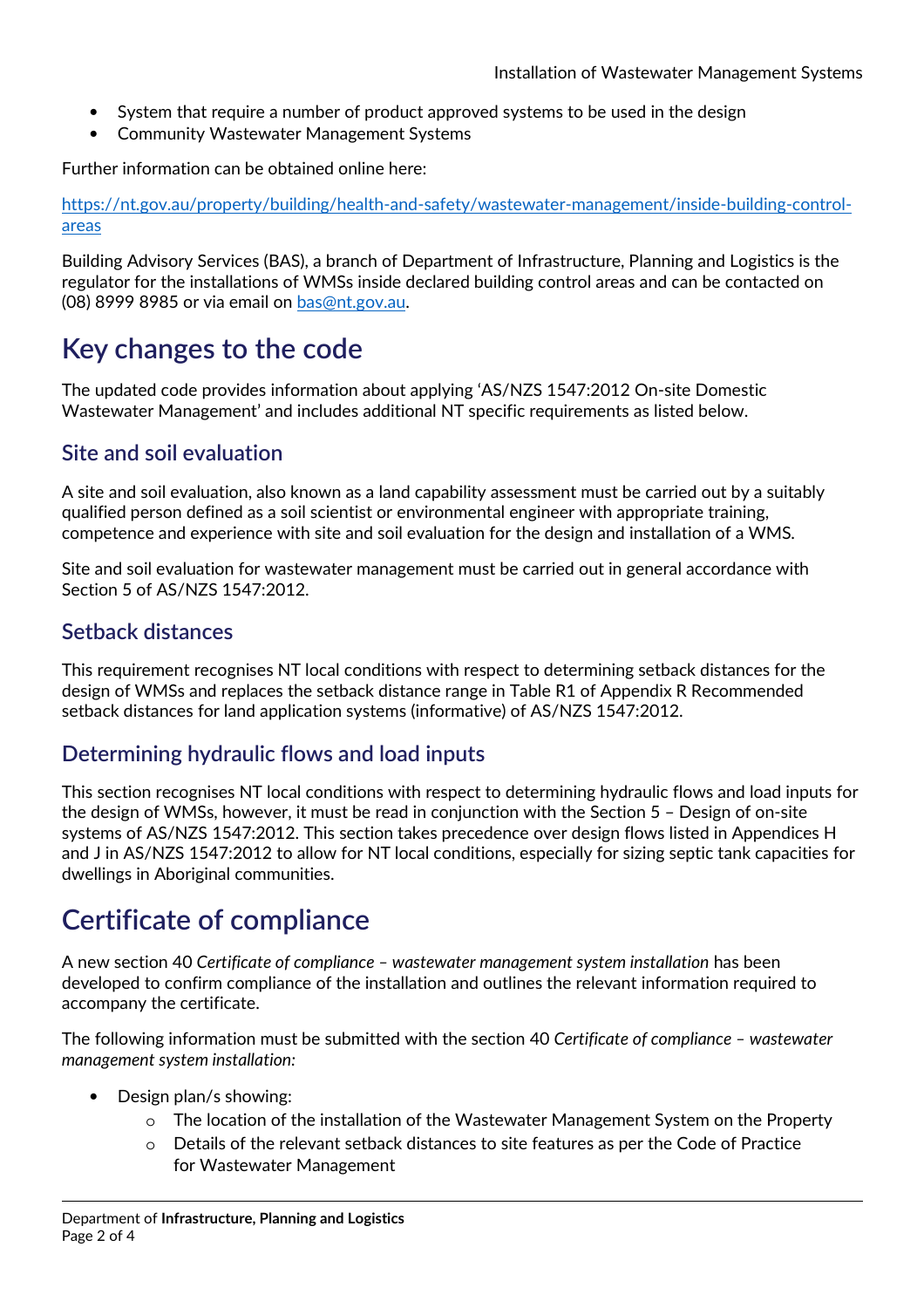- $\circ$  The design and size of the land application area, e.g. size of absorption trench, size of irrigation disposal area
- o Direction of site slope if applicable
- A copy of the site and soil evaluation report
- Evidence of design and certification by a registered Certifying Engineer (Hydraulic) where the installation does not comply with the deemed-to-satisfy requirements of the Plumbing Code of Australia, including AS/NZS 3500 and is therefore considered a performance solution.

From the 1 June 2021, the new section 40 form must be used for the installation of all WMSs, including those installed with other building works, or when a replacement WMS is being installed.

A copy of the new form is attached for familiarisation and can be obtained from BAS or downloaded for use online here:

https://nt.gov.au/property/building/get-a-building-certified/building-certification-industry-forms-andresources

#### **Installing a wastewater system alongside other works**

To install the WMS at the same time as other building works are being carried out (a new house, industrial or commercial development), the design of the WMS must be included as part of the building permit.

After the WMS is installed, the plumber and drainer must contact Building Advisory Services (BAS) before the works are covered to lodge a mandatory drainage notification.

Before granting an occupancy permit, the building certifier may need:

- a compliance certificate (s40 form) for the WMS and
- any associated documents.

#### **Installing a wastewater system on its own**

To install a WMS without any other building work, for example replacing or upgrading an existing system, a permit for plumbing-only works must be sought and the following carried out:

The installing licenced plumber and drainer must:

- contact BAS:
	- o before starting work and
	- after installation before the works are covered (mandatory drainage notification)
- ensure the WMS certificate of compliance (s40 form) is:
	- o completed by a building practitioner and
	- $\circ$  submitted to BAS within seven days of the completed work to be kept on the building record for the property.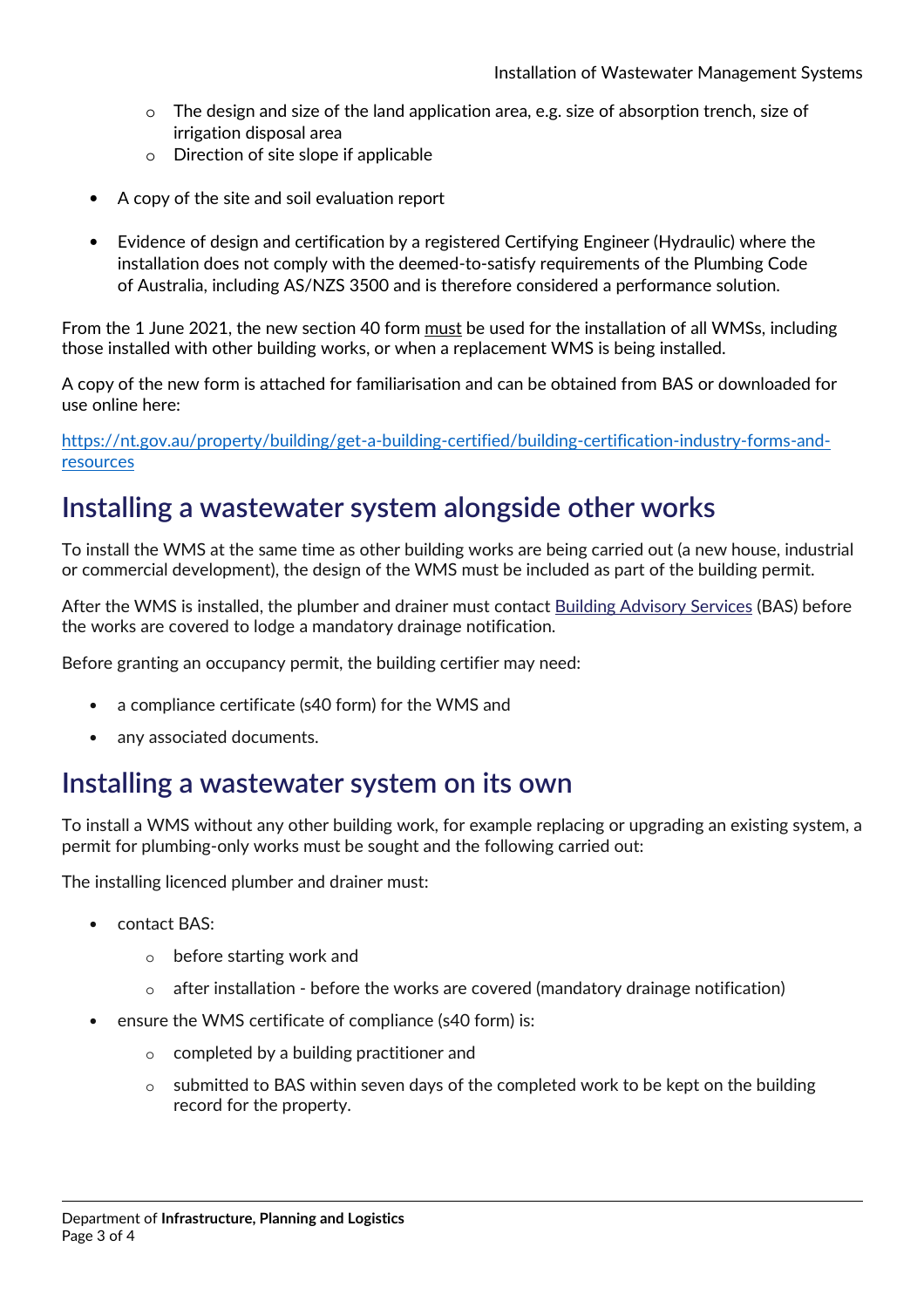#### Guidance notes for wastewater management

The Guidance Notes for Wastewater Management provides additional supporting information to the Code of Practice for Wastewater Management on the technical requirements for the selection, design, installation and management of WMSs in the NT.

The examples of sizing land application areas may be particularly helpful in designing an appropriate WMS.

The Guidance Notes can be obtained online here:

https://nt.gov.au/property/building/health-and-safety/wastewater-management/wastewatermanagement-codes-and-guidelines

### Wastewater management systems outside building control areas

The Department of Health is the regulator for installations of WMSs outside declared building control areas and can be contacted on (08) 8922 7152 or via email on wastewater@nt.gov.au

WMSs installed outside building control areas that meet the Deemed-to-Satisfy solutions of the Plumbing Code of Australia can be designed and installed by a plumber and drainer licensed under the Plumbers and Drainers Licensing Act 1983 as an Advanced Tradesman.

Where the design and installation of a WMS does not meet the 'Deemed-to-Satisfy' solutions of the Plumbing Code of Australia, e.g. a design flow of over 2000 L/day (10 Equivalent Persons), the works are considered to be a performance solution and must be designed by a Hydraulic Consultant and include Notification to the Department of Health.

Further information can be obtained online here:

https://nt.gov.au/property/building/health-and-safety/wastewater-management/outside-buildingcontrol-areas

## Further information

Contact Building Advisory Services for further information:

- Email bas@nt.gov.au
- Phone 08 8999 8985

 $modh$ 

Mark Meldrum Director of Building Control

27 April 2021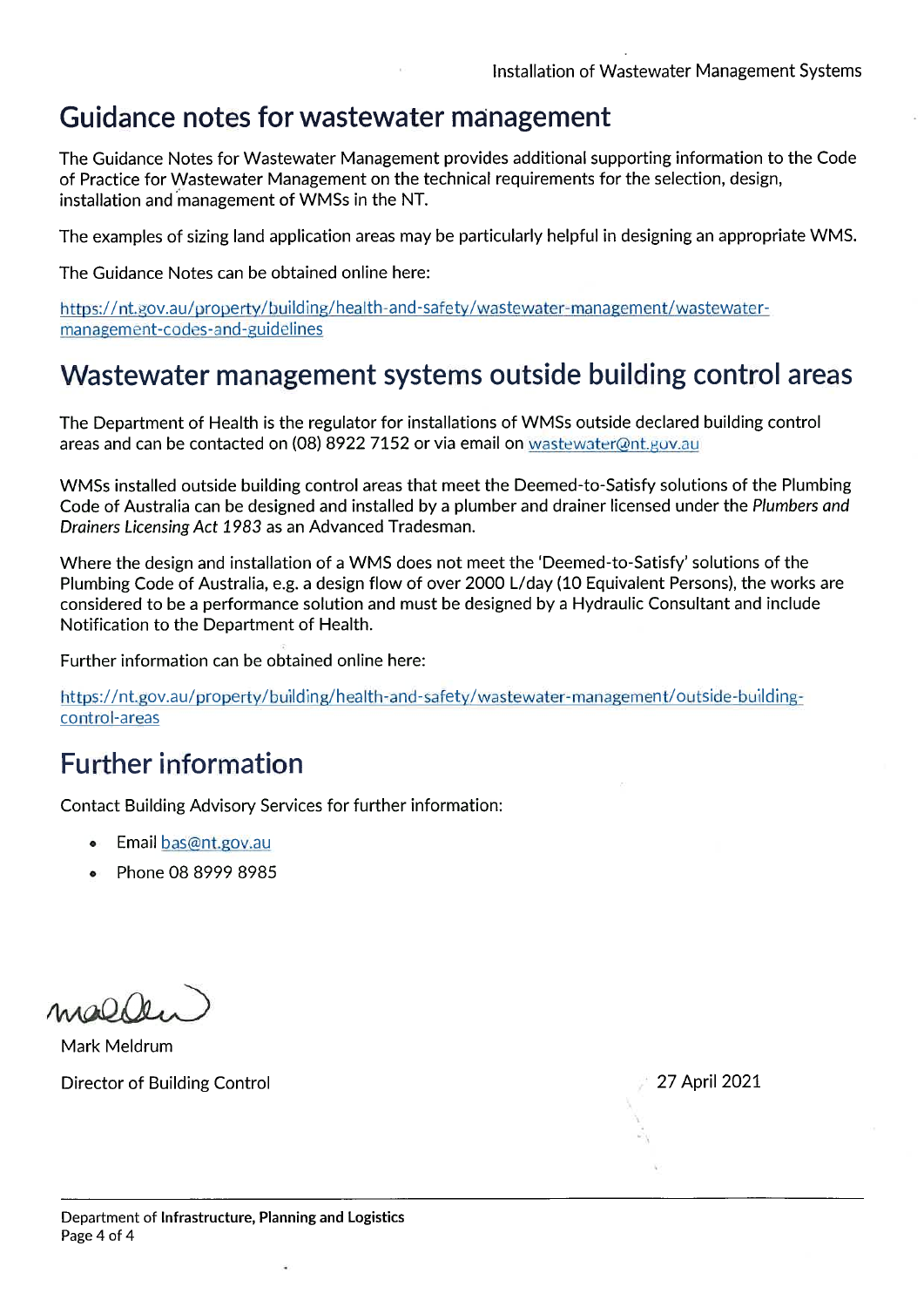# **Certificate of Compliance - Wastewater Management System Design / Installation**

Section 40 of the *Building Act 1993*

| All fields are mandatory.                                         |                                                       |  |                |  |  |  |
|-------------------------------------------------------------------|-------------------------------------------------------|--|----------------|--|--|--|
| <b>Property/project details</b>                                   |                                                       |  |                |  |  |  |
| Lot/portion<br>number                                             |                                                       |  | <b>Address</b> |  |  |  |
| Building or plumbing permit number                                |                                                       |  |                |  |  |  |
| Work completed date                                               |                                                       |  |                |  |  |  |
|                                                                   | Type of certification - mark with X (select one only) |  |                |  |  |  |
| Design only                                                       |                                                       |  |                |  |  |  |
| Installation only                                                 |                                                       |  |                |  |  |  |
| Design and installation                                           |                                                       |  |                |  |  |  |
| Type of works - mark with X (select one only)                     |                                                       |  |                |  |  |  |
| Installation of a new wastewater management system                |                                                       |  |                |  |  |  |
| Replacement of an existing wastewater management system           |                                                       |  |                |  |  |  |
| Description of work - clearly detail all work carried out on site |                                                       |  |                |  |  |  |
|                                                                   |                                                       |  |                |  |  |  |
| Wastewater management system (WMS) details                        |                                                       |  |                |  |  |  |
| Type of WMS - mark with X                                         |                                                       |  |                |  |  |  |
| Secondary treatment system                                        |                                                       |  |                |  |  |  |
| Greywater treatment system                                        |                                                       |  |                |  |  |  |
| Septic system                                                     |                                                       |  |                |  |  |  |
| Holding tank                                                      |                                                       |  |                |  |  |  |
| Composting / hybrid toilet                                        |                                                       |  |                |  |  |  |
| Other / alternative treatment system                              |                                                       |  |                |  |  |  |

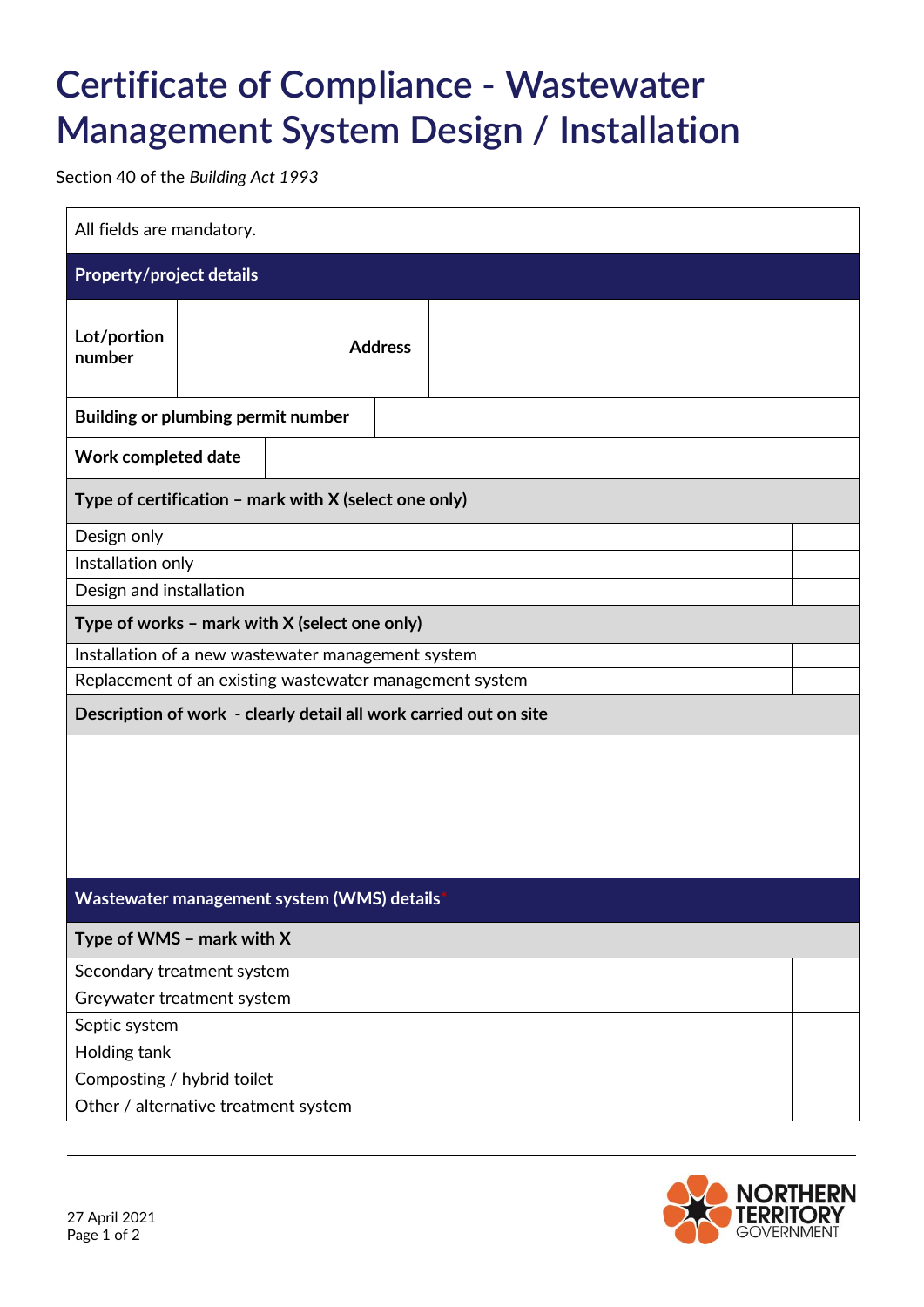| Effluent disposal or land application method - mark with X                                                                                                                                                                                                                                                                                                                                                                                                                                                                                                                                                                                                                                                                                                                                                              |             |          |          |             |  |               |  |  |
|-------------------------------------------------------------------------------------------------------------------------------------------------------------------------------------------------------------------------------------------------------------------------------------------------------------------------------------------------------------------------------------------------------------------------------------------------------------------------------------------------------------------------------------------------------------------------------------------------------------------------------------------------------------------------------------------------------------------------------------------------------------------------------------------------------------------------|-------------|----------|----------|-------------|--|---------------|--|--|
| Absorption trench/bed                                                                                                                                                                                                                                                                                                                                                                                                                                                                                                                                                                                                                                                                                                                                                                                                   |             |          |          |             |  |               |  |  |
| Evapotranspiration - absorption (ETA) trench/bed                                                                                                                                                                                                                                                                                                                                                                                                                                                                                                                                                                                                                                                                                                                                                                        |             |          |          |             |  |               |  |  |
| Mound system                                                                                                                                                                                                                                                                                                                                                                                                                                                                                                                                                                                                                                                                                                                                                                                                            |             |          |          |             |  |               |  |  |
| Spray irrigation                                                                                                                                                                                                                                                                                                                                                                                                                                                                                                                                                                                                                                                                                                                                                                                                        |             |          |          |             |  |               |  |  |
| Shallow subsurface drip irrigation                                                                                                                                                                                                                                                                                                                                                                                                                                                                                                                                                                                                                                                                                                                                                                                      |             |          |          |             |  |               |  |  |
| Low pressure effluent distribution (LPED)                                                                                                                                                                                                                                                                                                                                                                                                                                                                                                                                                                                                                                                                                                                                                                               |             |          |          |             |  |               |  |  |
| Recirculating evapotranspiration system                                                                                                                                                                                                                                                                                                                                                                                                                                                                                                                                                                                                                                                                                                                                                                                 |             |          |          |             |  |               |  |  |
| Pump out from holding tank to an approved facility                                                                                                                                                                                                                                                                                                                                                                                                                                                                                                                                                                                                                                                                                                                                                                      |             |          |          |             |  |               |  |  |
| Other                                                                                                                                                                                                                                                                                                                                                                                                                                                                                                                                                                                                                                                                                                                                                                                                                   |             |          |          |             |  |               |  |  |
| Make/Model and capacity of the WMS                                                                                                                                                                                                                                                                                                                                                                                                                                                                                                                                                                                                                                                                                                                                                                                      |             |          |          |             |  |               |  |  |
| Wastewater design flow to be serviced by the WMS (L/day)                                                                                                                                                                                                                                                                                                                                                                                                                                                                                                                                                                                                                                                                                                                                                                |             |          |          |             |  |               |  |  |
| Design loading rate (DLR) / Design irrigation rate (DIR) used for<br>sizing of land application area (mm/day)                                                                                                                                                                                                                                                                                                                                                                                                                                                                                                                                                                                                                                                                                                           |             |          |          |             |  |               |  |  |
| Effective area of land application area                                                                                                                                                                                                                                                                                                                                                                                                                                                                                                                                                                                                                                                                                                                                                                                 |             |          |          |             |  |               |  |  |
| NT product approval                                                                                                                                                                                                                                                                                                                                                                                                                                                                                                                                                                                                                                                                                                                                                                                                     | Approval no |          |          |             |  | <b>Expiry</b> |  |  |
| Did the work involve a performance solution? (refer to NCC)<br>Yes / No                                                                                                                                                                                                                                                                                                                                                                                                                                                                                                                                                                                                                                                                                                                                                 |             |          |          |             |  |               |  |  |
| <b>Documents attached</b>                                                                                                                                                                                                                                                                                                                                                                                                                                                                                                                                                                                                                                                                                                                                                                                               |             |          |          |             |  |               |  |  |
| You must provide the following with this certificate:<br>design plan/s showing:<br>the location of the installation of the Wastewater Management System on the Property<br>details of the relevant setback distances to site features as per the Code of Practice for<br>O<br><b>Wastewater Management</b><br>the design and size of the land application area, e.g. size of absorption trench, size of<br>$\circ$<br>irrigation disposal area<br>direction of site slope - if applicable<br>$\circ$<br>a copy of the site and soil evaluation report<br>where the installation does not comply with the deemed-to-satisfy requirements of the<br>Plumbing Code of Australia and is considered a performance solution, provide evidence of<br>design and certification by a registered Certifying Engineer (Hydraulic). |             |          |          |             |  |               |  |  |
| Drawing/s of WMS                                                                                                                                                                                                                                                                                                                                                                                                                                                                                                                                                                                                                                                                                                                                                                                                        |             |          | Yes / No | Drawing no. |  |               |  |  |
| Copy of site and soil evaluation report                                                                                                                                                                                                                                                                                                                                                                                                                                                                                                                                                                                                                                                                                                                                                                                 |             | Yes / No |          | Reference   |  |               |  |  |
| Certificate of compliance - Hydraulic<br>design / construction for performance<br>solution                                                                                                                                                                                                                                                                                                                                                                                                                                                                                                                                                                                                                                                                                                                              |             | Yes / No |          | Reference   |  |               |  |  |